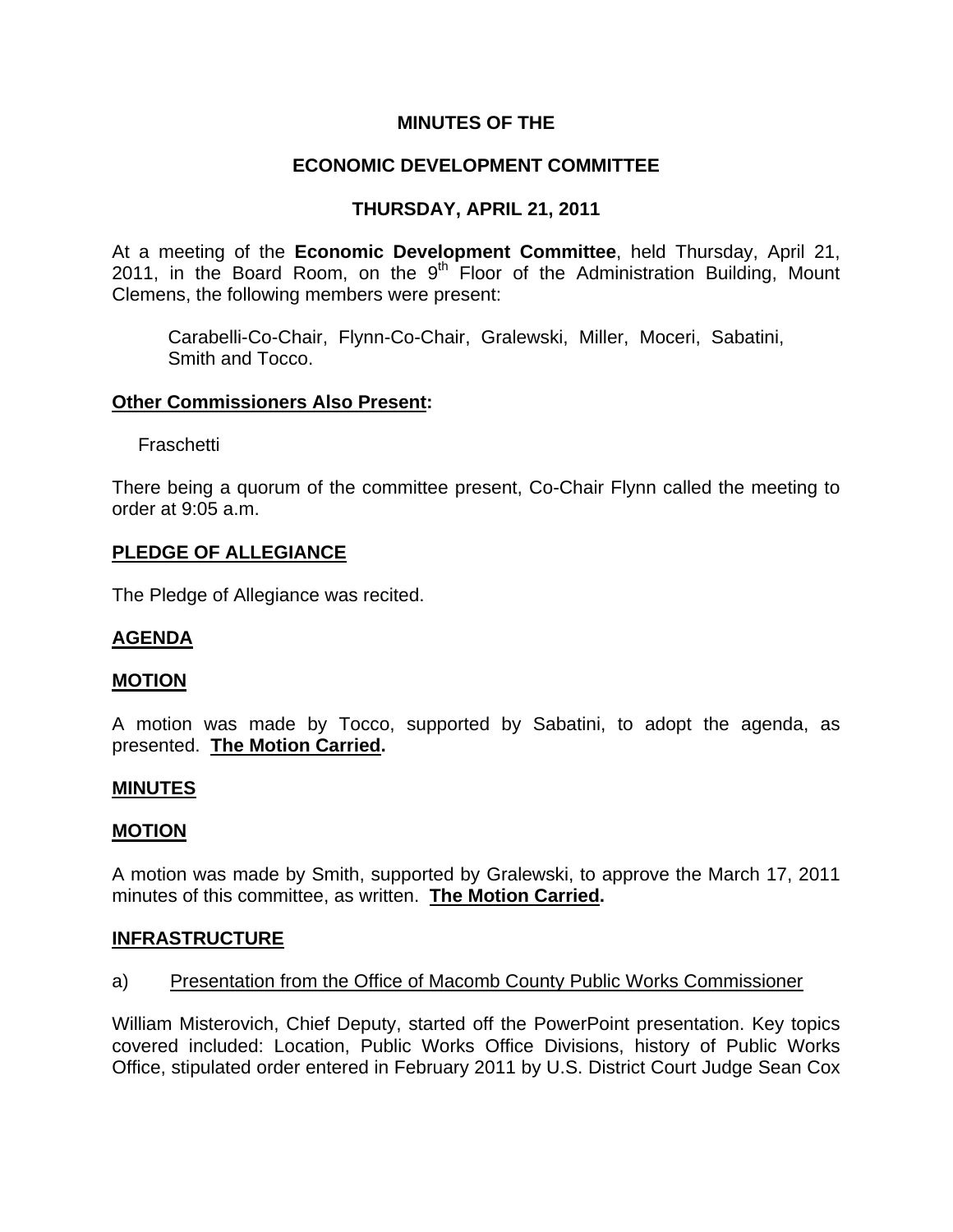in U.S. District Court in Detroit, representatives on the Water Board, and City of Detroit Water and Sewerage Department (wholesale customer rates meeting).

The following commissioner spoke: Miller.

Next to present was Keith Graboske, Chief Engineer, who overviewed the section entitled, Storm Drains.

Next to present was Jim Pistilli, Assistant Chief Engineer, who overviewed the section entitled, Waste Water Services.

The following commissioners spoke: Miller and Flynn.

Next to present was Lara Sucharski, Supervisor, Soil Erosion Control, who overviewed the section entitled, Effects of Soil Erosion & Sedimentation.

The following commissioner spoke: Moceri.

Last to present was Barbara Matthews, Environmental Educator, who overviewed the section entitled, Storm Water Program.

The following commissioner spoke: Flynn.

#### **MOTION**

A motion was made by Moceri, supported by Sabatini, to receive and file the presentation from the Office of Macomb County Public Works Commissioner. **The Motion Carried.** 

### **EDUCATION AND WORKFORCE DEVELOPMENT**

a) Presentation from MSU Extension

Marie Ruemenapp, District Coordinator, spoke about the history of MSU Extension, the relationship/collaboration with Macomb County, the numerous areas MSU Extension is well-known for, and funding sources. Lastly, she introduced two MSU Educators who would be giving brief presentations.

Richard Wooten addressed the committee. He spoke about his background and some of the work he plans to do in Macomb County.

The following commissioners spoke: Moceri and Flynn.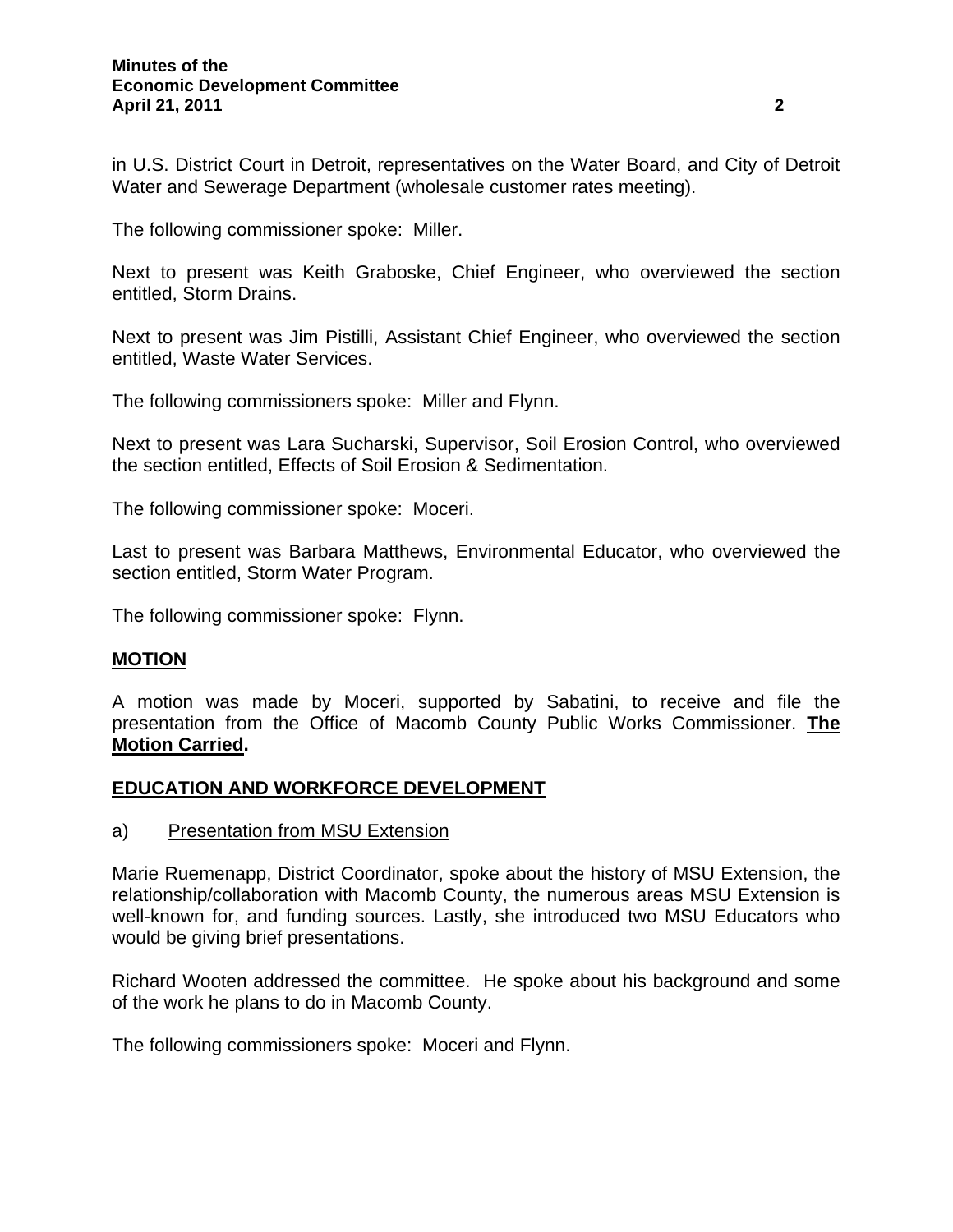Mary Bohling addressed the committee. She spoke about the tasks she has picked up since Kristin Grifka left the county in January, her work in Southeast Michigan, the Water Tourism Development Program that was created last year in Macomb County, the Michigan Sea Grant, the creation of water trails, and upcoming meetings.

The following commissioners spoke: Flynn and Moceri.

# **MOTION**

A motion was made by Tocco, supported by Miller, to receive and file the presentation from MSU Extension. **The Motion Carried.** 

### **ECONOMIC DEVELOPMENT**

a) Approve Application from Planning & Economic Development Department for Reallocation of CDBG-R Funding

Mike Rozny from the Planning & Economic Development Department was present. Also present were David Maksymetz, Board Chair from Turning Point and Patrick Findlan, Turning Point's architect.

Mike Rozny gave an overview of this request.

## **COMMITTEE RECOMMENDATION – MOTION**

A MOTION WAS MADE BY GRALEWSKI, SUPPORTED BY SABATINI, TO RECOMMEND THAT THE BOARD OF COMMISSIONERS APPROVE THE APPLICATION FROM THE PLANNING & ECONOMIC DEVELOPMENT DEPARTMENT FOR REALLOCATION OF CDBG-R FUNDING. FURTHER, A COPY OF THIS BOARD OF COMMISSIONERS' ACTION IS DIRECTED TO BE DELIVERED FORTHWITH TO THE OFFICE OF THE COUNTY EXECUTIVE.

The following commissioners spoke: Carabelli, Tocco, Flynn, Moceri, Miller and Fraschetti.

Co-Chair Flynn called for a vote on the motion and **THE MOTION CARRIED.** 

#### **UPCOMING EVENTS**

#### **MOTION**

A motion was made by Moceri, supported by Miller, to receive and file the update on upcoming events. **The Motion Carried.**